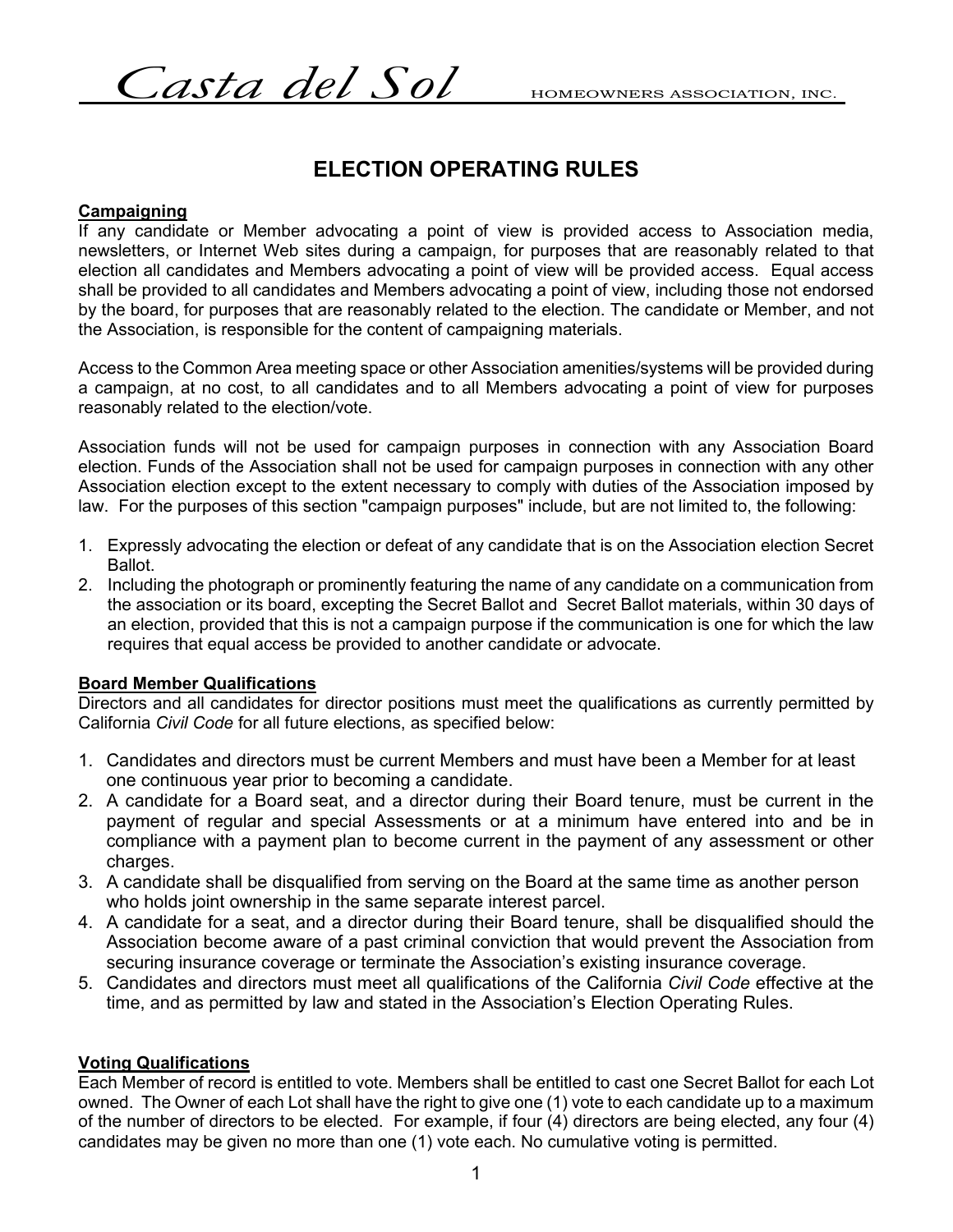Record dates for determining Members entitled to receive notice of the meeting and for determining Members entitled to vote at the meeting may be established in accordance with the California *Corporations Code*. The voter list shall include name, voting power, and either the physical address of the voter's separate interest, the parcel number, or both. The mailing address for the Secret Ballot shall be listed on the voter list if it differs from the physical address of the voter's separate interest or if only a parcel number is used. The Association shall permit members to verify the accuracy of their "individual information" at least 30 days before the Secret Ballots are distributed.

If title to a separate interest parcel is held by a legal entity that is not a natural person, the governing authority of the legal entity shall have the power to appoint a natural person to be the Member for voting purposes. If a natural person holds general power of attorney that allows that person to act regarding Association matters for an eligible Member they shall be eligible to receive that Member's Secret Ballot.

## **Nomination Procedures**

The Association shall provide General Notice, or Individual Notice if requested by a Member, of the procedure and deadline for submitting a nomination at least 30 days before any deadline for submitting a nomination.

Candidates who satisfy the eligibility requirements for election to the Board of Directors may become candidates by either (a) submitting a "Candidates Application" form (available from the management company) by the dates specified within item #2 on the Candidate Application, or (b) being nominated from the floor at the Annual or other Membership Meeting may be permitted (self-nominations from the floor are permitted). The candidate must be present to nominate himself/herself or have sent a written confirmation that he/she is willing to be a candidate and serve if elected.

## **Election by Acclamation**

The Association will follow all procedures as then provided for in the Davis-Stirling Common Interest Development Act, ("Act") and the California Corporations Code for election of directors by acclamation, including disqualification of any candidates as well as directors who do not meet the qualifications provided for in these Election Rules and the Association's Governing Documents.

# **Opportunity for Internal Dispute Resolution ("IDR")**

Any Candidate who is determined to not meet the "Board Member Qualifications" as provided within these Election Operating Rules will be provided with an opportunity to engage in Internal Dispute Resolution (IDR) with the Association pursuant to the procedures provided in the Association's IDR Policy and per Civil Code commencing with Section 5900.

# **Write- In candidates/Nominations from the Floor**

1. A candidate may be a write in candidate and be nominated by himself/herself from the floor of the Annual or Special Meeting, under the procedures described in these Rules. Candidates who did not submit a written declaration of candidacy must be present at the Annual or Special Meeting and be nominated from the floor of the Meeting by self-nomination or may submit a written statement to the Association prior to the Meeting agreeing to be a candidate, and serve if elected. All write-in candidates who are nominated from the floor of the Meeting must meet all qualifications, including being a Member, as stated in these Rules.

2. A write in candidate who is nominated from the floor of the Meeting is not considered to be qualified if he/she is not a Member. The inspector of election will determine whether a candidate nominated from the floor is an Owner of record as shown on the Membership list. If the candidate is not shown on the membership list, then he/she will not be considered to be a Member and will not be a valid candidate, and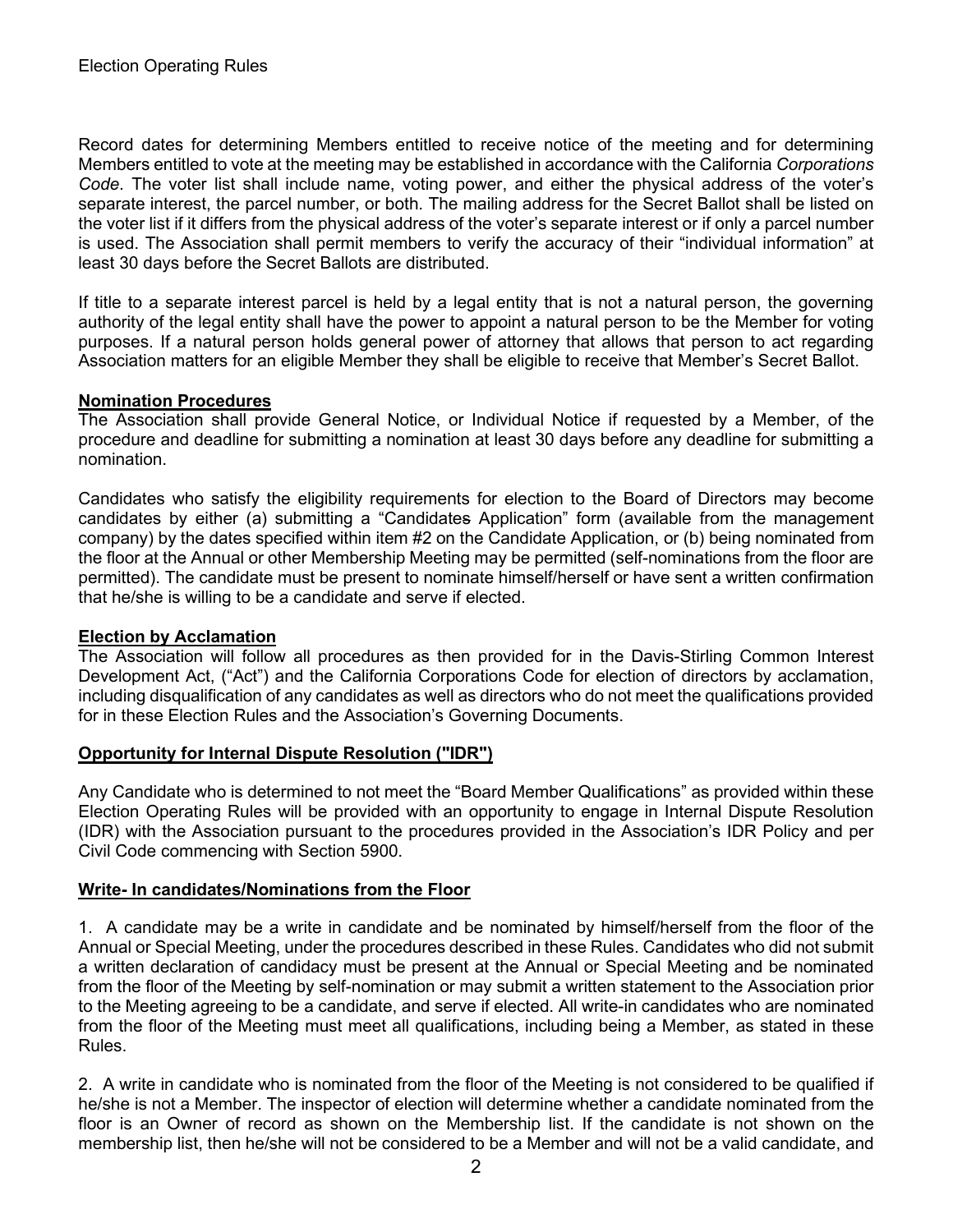his/her name will not be placed in nomination. The person who is disqualified for not being a Member may request IDR after the Meeting.

3. A write in candidate who is nominated from the floor who does or may not meet the other qualifications in these Rules will be allowed to be a candidate and his/her name placed in nomination. If the candidate is then elected, the Board will determine whether that nominee should be disqualified for not meeting the qualifications in these Rules. If the Board determines the nominee is not qualified, the Member may request IDR.

## **Voting Procedures**

For meetings involving elections of directors, the Association shall provide the following by General Notice, or Individual Notice if so requested, at least 30 days before the Secret Ballots are distributed:

- 1. The date and time by which, and the physical address where, Secret Ballots are to be returned by mail or placed in the designated Ballot box;
- 2. The date, time and location of the meeting at which Secret Ballots will be opened, counted and tabulated;
- 3. The list of all candidates' names that will appear on the Secret Ballot who are known at the time the candidate list is prepared. Additional candidates may be nominated after the candidate list is prepared, including nomination from the floor of the Annual or other Membership Meeting.

The Bylaws for Casta del Sol Homeowners Association authorize the use of Secret Ballots and proxies. Secret Ballots will be provided to all qualified Members of record for their use. Elections will be conducted in accordance with the following procedures:

- 1. Secret Ballots and two preaddressed envelopes (with instructions) shall be delivered or mailed by firstclass mail to every Member not less than thirty (30) days prior to the deadline for voting;
- 2. Secret Ballots are *not* to be signed by the voter and a Member that places any identifying marks or signature on his or her Secret Ballot will waive his or her right to secrecy;
- 3. Completed Secret Ballots should be placed into an inner envelope that has no identifying information (*e.g.,* no Member name, no property address, no signature, etc.) on it, and the inner envelope is then sealed by the Member;
- 4. The inner envelope is then inserted into the outer envelope that is preaddressed to the Inspector(s) of Elections and then sealed by the Member;
- 5. In the upper left corner of the original provided outer envelope, the Association prints the Member's account number, name and the address of the property within the Casta del Sol Homeowners Association. The Member *must* sign his or her name on the "Signature" line provided directly under the owner identification on this outer envelope. Should the Member require a replacement Secret Ballot and/or envelopes, they must write-in their account number, name and address above the "Signature" line on the outer envelope. Outer envelopes received that are not properly signed, may result in the Secret Ballot *not* being counted for any purpose, including quorum;
- 6. The envelope may be mailed or delivered by hand to the management office, unless another place is designated by the Inspector(s). The Member may request a receipt for delivery. Members may also place their Secret Ballot in the Secret Ballot boxes which may be in locations in the Association as designated by the Inspector(s) of Elections;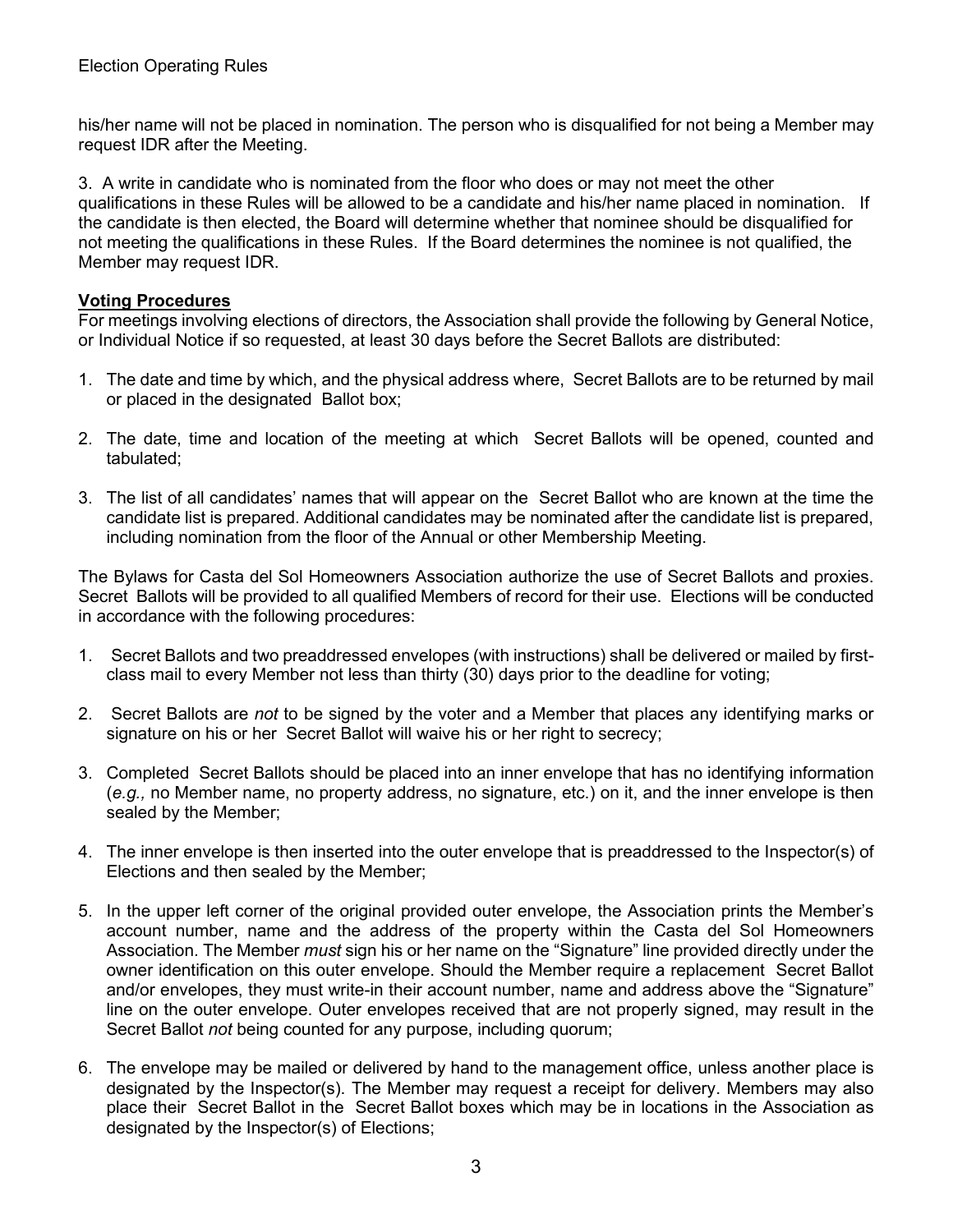- 7. Once a Secret Ballot is received by the Association, in the place designated by the Inspector(s), it is deemed irrevocable, even if it is unopened;
- 8. The sealed Secret Ballots shall be in the custody of the Inspector(s) of Elections or in the place designated by the Inspector(s) at all times;
- 9. No person may open or otherwise review any Secret Ballot prior to the time and place at which the Secret Ballots are to be opened, counted and tabulated by the Inspector(s) of Elections;
- 10. The voting period for Member meetings shall commence when the first Secret Ballot is mailed or delivered to a Member of the Association, and shall end at such time as the Inspector(s) of Elections determine the polls close; and
- 11. Write-in candidates must be nominated at the Association's Annual or other Membership Meeting, and must be present at the Meeting to accept the nomination or provide written confirmation to the Inspector(s) that he/she is willing to be a candidate and serve if elected. They must also meet the qualifications as specified in these Election Operating Rules and California Law.

## **Use of Proxies**

If a Member chooses to use a proxy, the proxy must be in writing signed by the Member and must be filed with the Secretary of the Association at least twenty-four (24) hours before the time appointed and scheduled for the meeting at which the vote will take place. Furthermore, in order to be counted the proxy must (a) identify a proxy holder, (b) contain voting instructions, and (c) be signed by the Member giving the proxy. A proxy that does not satisfy these requirements may not be counted. Any instruction given in a proxy issued for an election that directs the manner in which the proxy holder is to cast the vote must be set forth on a separate page of the proxy that can be detached and given to the proxy holder to retain and meet all the other requirements as then provided by the Act. The proxy holder must cast the Member's vote by Secret Ballot. The Inspector(s) shall not be responsible for confirming that a proxy is marked in accordance with a Member's instructions to the proxy holder.

## **Inspector(s) of Elections**

Inspector(s) of Elections will be appointed by the Board of Directors at a Board meeting held at least 90 days prior to the election/vote and will serve as Inspector(s) until such time that their successors are appointed by the Board of Directors. There shall be one or three Inspector(s) of Elections for the Association. If there are three Inspector(s) of Elections, the decision or act of a majority shall be effective in all respects as the decision or act of all. Inspector(s) may be a Member of the Association, but may not be a Member of the Board, a candidate for the Board, or related to a Member of the Board or candidate for the Board. Inspector(s) may not be a person who is currently employed or under contract to the association for any compensable services, except for Inspector of Elections services. The assistants to the Inspector(s), "Inspector Designees", must meet all the qualifications required of the Inspector(s).

## **Role of Inspector(s) of Elections**

Inspector(s) will determine the number of memberships entitled to vote and the voting power of each in accordance with the governing documents. Inspector(s) will determine the authenticity, validity, and effect of proxies, if any. Inspector(s) will hear and determine all challenges and questions in any way arising out of or in connection with the right to vote. Secret Ballots will be returned to the Association's managing office, unless another location is designated by the Inspector(s). Inspector(s) will determine when the polls shall close. Inspector(s) will determine and announce the results of the election/votes.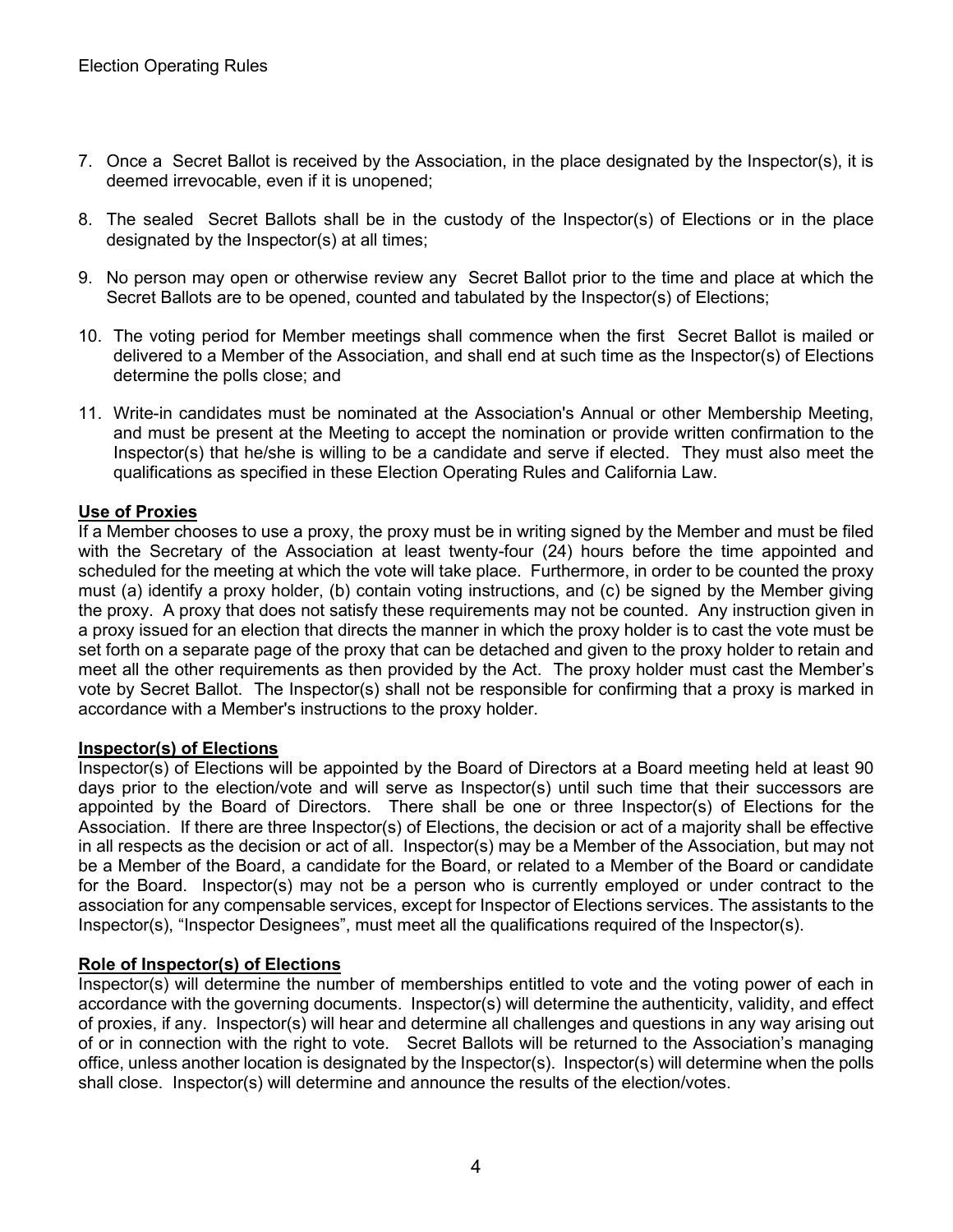Should the Association provide any updates (change of ownership) or address corrections or a Member report any errors within their individual eligible voter list information during the 30-day inspection period, the Inspector(s) shall be duly notified and make such necessary corrections within two business days.

The Inspector(s) shall complete all initial voter qualification duties in such time as to permit the Association to mail to each Member or other eligible voter, at least 30 days before an election/vote, all necessary voting informational documents, Secret Ballots and return envelopes. The Association shall also deliver these Election Operating Rules by either posting these rules on an internet website and including the corresponding internet website address on the Secret Ballot together with the phrase, in at least 12-point font: "The rules governing this election may be found here," or by Individual Delivery, accompanying the Secret Ballots.

Inspector(s) may also perform any acts as may be proper to conduct the election/vote with fairness to all Members in accordance with the *Corporations Code, Civil Code* Election Operating Rules and all applicable rules of the Association regarding the conduct of the election/vote that are not in conflict with the *Civil Code*. Inspector(s) must perform all duties impartially, in good faith, to the best of his or her ability, as expeditiously as is practical, and in a manner that protects the interests of all Members of the Association.

## **Tabulation of Votes**

All Secret Ballot envelopes shall be opened, and the votes counted and tabulated by the Inspector(s) of Elections, or their designees, in public at a properly noticed open meeting of the Board or the Members. Any candidate or other Member of the Association may witness the counting and tabulation of the votes. Members who are not Inspectors or being overseen by an Inspector must remain at least five feet away from the counting area. Members who are not inspectors may not participate in the counting or tabulation process or any discussions that may arise among the Inspectors or their designated assistants.

Every Inspector(s) of Elections and designee(s) of the Inspector(s) must sign the Secret Ballot tally sheet for the Association's corporate records. After tabulation, the Inspector(s) of Elections shall designate a location, within Association secured storage, in which to maintain the Secret Ballots and other California State Law required election records for no less than one (1) year after the date of the election/vote.

## **Retention of Election Records**

The Inspector(s) of Election shall return to the Association's managing office all "Association Election Materials," unless another location is designated by the Inspector(s), for retention for a period of time as specified in California *Civil Code*. Such election materials include returned Secret Ballots; signed voter envelopes; the voter list of names, parcel numbers and the voters to whom Secret Ballots were to be sent; proxies; and the candidate registration list. The signed voter envelopes may be inspected but may not be copied.

# **Recording and Announcing Election Results**

Inspector(s) must report the results of the election/vote promptly to the Board of Directors and the results will be recorded in the next regular session Board meeting minutes. In addition to recording the election/vote results in the next regular session board meeting minutes, the Association shall keep Annual or other Membership Meeting minutes that reflect the results of the election/vote.

The Board of Directors will give General Notice of the tabulated results of the election within fifteen (15) days of the Annual or other Membership Meeting/vote.

## Additional Election Rules: